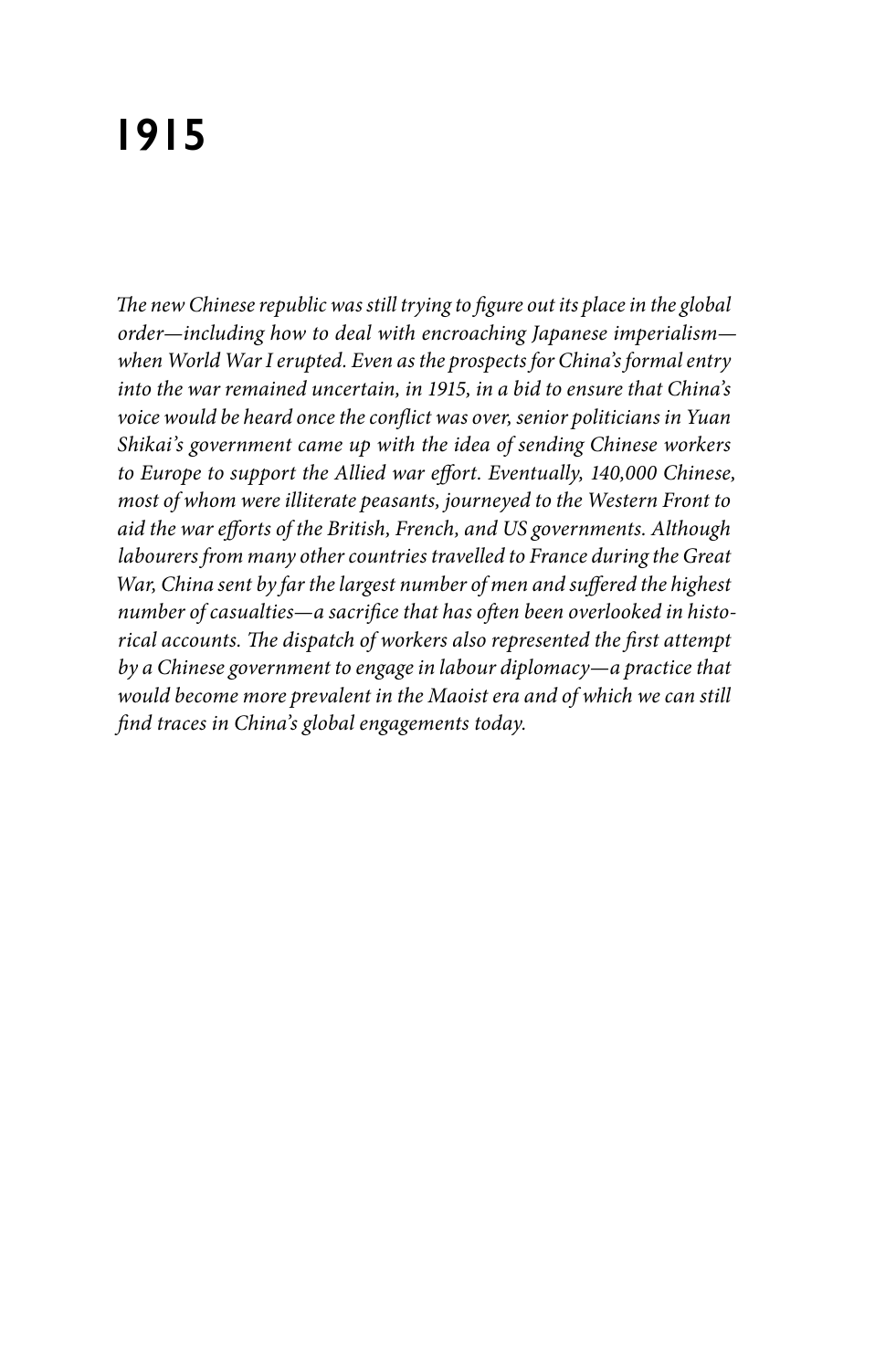## **An Extraordinary Journey: Chinese Labourers on the Western Front during the Great War**

XU Guoqi

here have been many different types of Chinese labourers in<br>
Chinese and world history. There are many different kinds of<br>
Chinese emigration as well. But the 140,000 Chinese labourers<br>
who managed to so to the Western Fro Chinese and world history. There are many different kinds of who managed to go to the Western Front during World War I were unique and extraordinary. With their sacrifice and contribution, they not only helped the Allies' war efforts, thus doing their share to tilt the fate of Western civilisation, but also served as messengers between China and the West, contributing to China's renewal and great transformation. South Africans, Indians, Vietnamese, and many other labourers went to France during the Great War to support the British and French. Many went because they were citizens of colonial countries and had to answer the call from their imperial masters, but China—which was not a colony of any country—sent by far the largest number of men, and its labourers worked in Europe the longest.

Labourers in Place of Soldiers

The Great War coincided with a period of tremendous change in China, including the collapse of the Confucian civilisation, the rise of the New Culture Movement, and the undoing of a strong central government. During such a tumultuous period globally and domestically, the Chinese people were determined to transform their country and join the world on an equal footing. The outbreak of the Great War provided just such an opportunity. Hopes of recovering Qingdao, a Chinese territory in Shandong Province that had been under German control since 1898, first compelled the Chinese to try to join the war in 1914 but their effort was blocked by the United Kingdom. However, China's resolve was strengthened the following year, when Japan advanced its Twenty-One Demands aimed at turning China into a dependant state.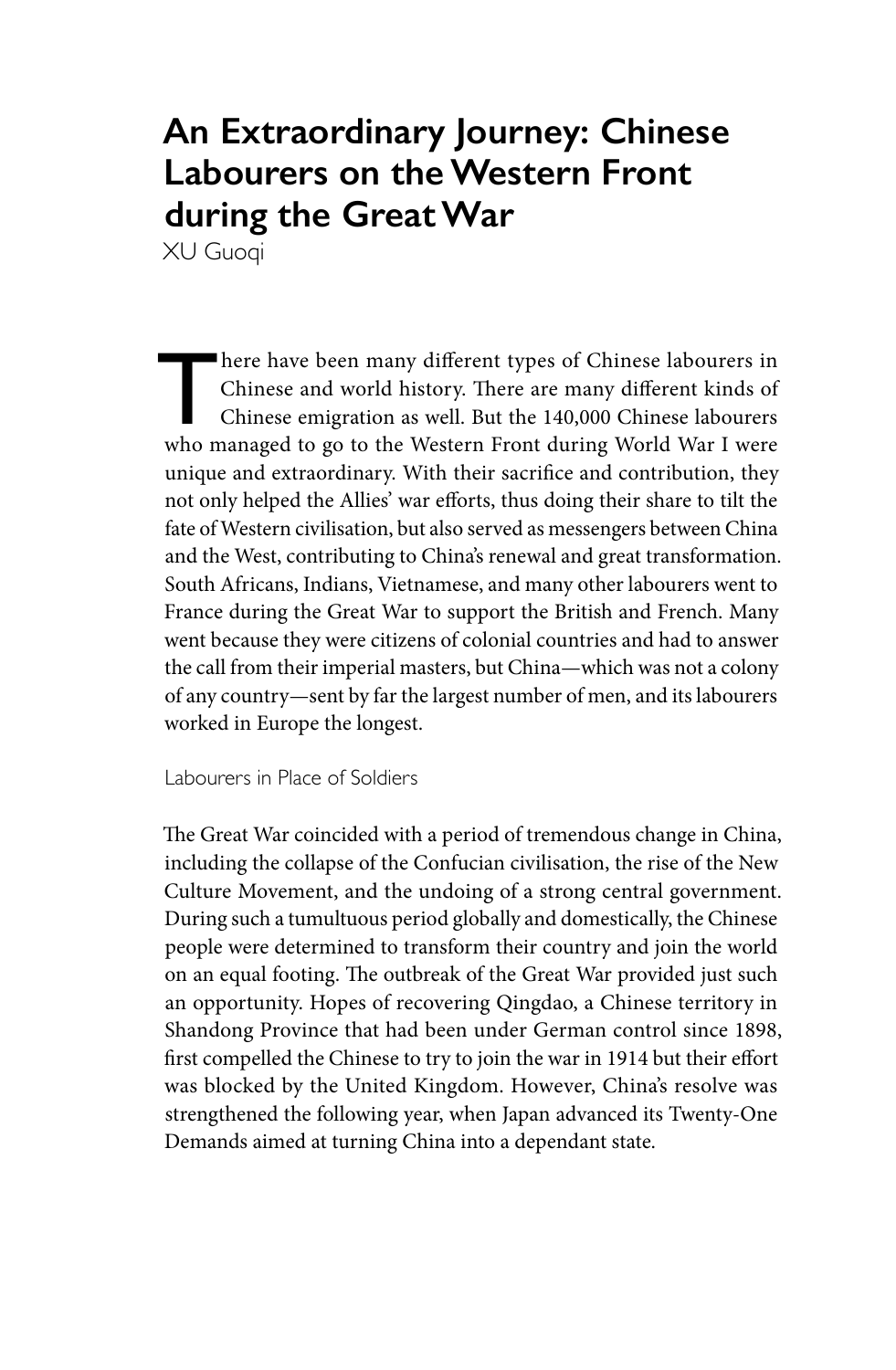The challenge was how to win a place at the eventual peace conference to make sure China's voice would be heard and the country's national interests respected. In 1915, Liang Shiyi, a trusted advisor to President Yuan Shikai and a powerful politician in his own right, developed the 'labourers in place of soldiers' (以工代兵) scheme, which was designed to join hands with the Allied cause even as the official entry of the country into the war remained uncertain.<sup>1</sup> In 1915 and 1916, respectively, France and the United Kingdom reluctantly concluded that Chinese support was essential to win the conflict. Given the huge number of casualties they had suffered and the near bankruptcy of their national coffers, more human resources were crucial.

Through the collaboration between four parties—the Chinese volunteer labourers and the governments of China, the UK, and France—140,000 Chinese, most of whom were illiterate peasants, went to Europe during World War I. Initially, these workers were recruited by the British and French governments to aid their war efforts against the Germans; when the United States joined the war in 1917, the Americans utilised Chinese labour as well. All these governments considered Chinese labourers as critical for the fate of their war effort. While for the British and French authorities the Chinese labourers meant vital help in winning the war, the Chinese authorities saw these labourers as a means to allow China to join the Allied cause and promote the country's entry into the world community as an equal member.

The Chinese decision to send labourers to Europe was unprecedented. Both the Ming (1368–1644) and Qing (1644–1912) dynasties discouraged Chinese from going abroad and even persecuted those who had. In 1712, with considerable numbers of Chinese already residing abroad, an edict from the Qing court decreed: 'Those who stay overseas permanently are liable to capital punishment and will be extradited from foreign countries by the provincial governors for prompt beheading.'2 The Qianlong Emperor of the Qing (in power from 1735 to 1795) once called overseas Chinese 'deserters of the Celestial Empire', who would therefore receive no protection from China if they encountered trouble in other countries.<sup>3</sup> In spite of this, many Chinese still went abroad, including those who travelled to the United States and built America's Trans-Pacific railway. Yet the prohibition against emigration remained official policy until 1893, when the Qing government finally abolished it by accepting its diplomat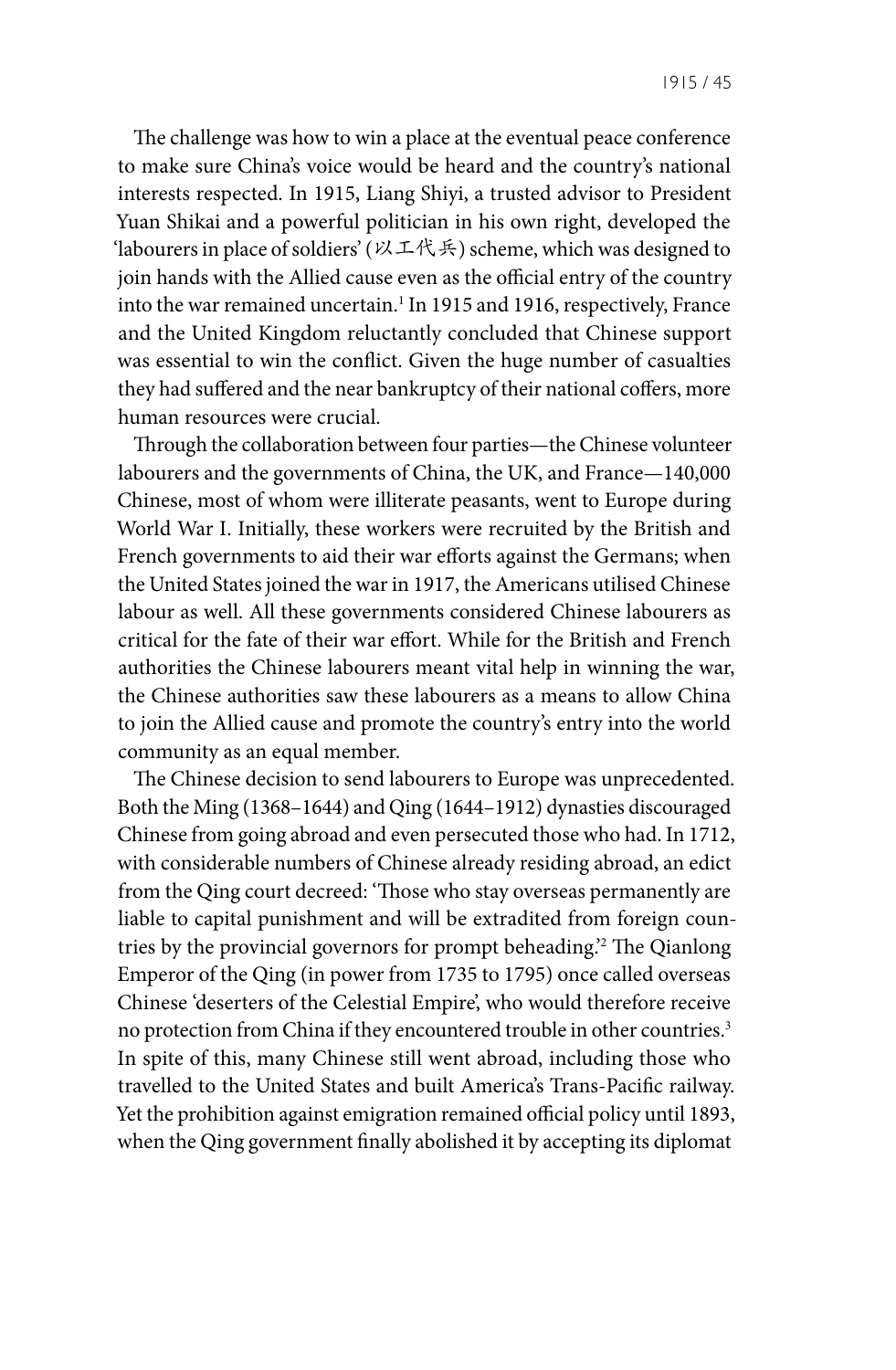Xue Fucheng's argument that adopting a friendly policy on emigration would 'have the benefit of bridging the gap between China and the West'.4

When China became a republic in 1912, official policy on emigration changed dramatically. The West was no longer dismissed as a society of demons but was painted as an example for China to follow; going abroad became a glorious privilege. As a result, the status of overseas Chinese was enhanced a great deal and, in 1912, Republican China passed a series of laws, including the *Provisional Constitution and Organisation Act* of congress, which legalised representation of overseas Chinese in domestic politics. In 1916, as Chinese labourers started to leave for France, the Ministry of Agriculture and Commerce and the Ministry of Foreign Affairs deliberated over new legislation to protect overseas workers.<sup>5</sup> The new law soon passed and, in 1917, with a huge number of Chinese labourers already in Europe, the government in Beijing established an office called the Bureau of Overseas Chinese Workers (侨工事务局).6 The 1915 'labourers in place of soldiers' program should be understood in this context of the transformation in Chinese thought and society, in addition to being an expression of China's eagerness to join the war.

## Extraordinary Experiences

Although the Chinese workers who travelled to the Western Front of the Great War were part of a grand strategy devised by the country's elite, most of those who undertook the voyage simply wanted to make a living. Most were poor, uneducated peasants from Shandong Province who volunteered to go to Europe to earn money they were promised they would make. However, the Chinese labourers' journey from China to France was extremely challenging. Some groups went to France via the Suez Canal or Cape of Good Hope, but most travelled by way of the Pacific, Canada, and across the Atlantic.<sup>7</sup> About 3,000 Chinese lost their lives either on their way to Europe or in Europe, including several hundred who died *en route* due to German submarine attacks. After landing in Europe, they were often shocked by the appalling living conditions. Many Chinese considered France the centre of so-called Western civilisation, but at that time the civilised West was mired in a terrifying war and it was not in a position to show off its cultural, intellectual, or political triumphs, revealing only its ugliest, most barbarous capacities. Nobody had prepared the Chinese labourers for this kind of culture shock, nor taught them how to adjust to this new life. The food, the language, the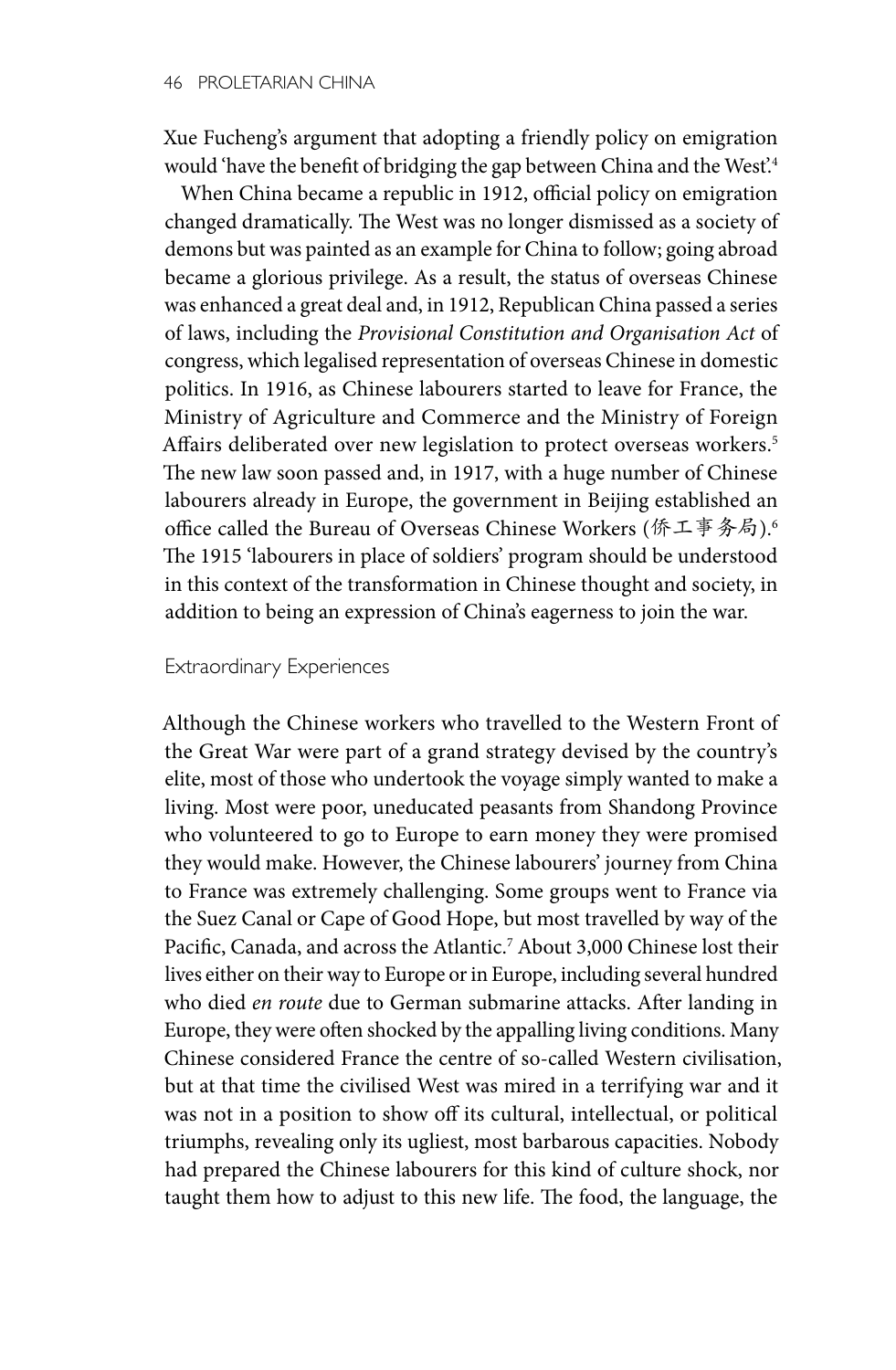customs, and the management—all of these came as a shock, and there was no time or opportunity for them to ponder, digest, and ask questions, since their labour was urgently needed.

While on the Western Front, the Chinese worked in trenches, factories, and ports. They repaired tanks and roads, dug foundations, worked in arsenals, loaded and unloaded trains and boats, and manned paper factories. Although the French assigned Chinese labourers a variety of tasks, trench-digging occupied most of the time and labour of those working under the British. Trench warfare was of course a key feature of the Great War and, although no records indicate how much the Chinese were involved in trench-digging, it is safe to say they played a critical role in trench warfare. Before they were recruited to France, these workers had rarely ventured far beyond their village borders. Now their daily life was filled with racism, suffering, confusion, misunderstandings, mistreatment, and many other hardships. In addition, the Chinese who worked under the British had to deal with more stress and greater challenges, since at the end of each day they were confined in barbed-wire enclosures, facing boredom after hours of backbreaking work.

The Chinese came to Europe to help Britain and France win the war and, after the war, many would remain to help France with reconstruction. Many Chinese under British supervision stayed in France until 1920, and most of the Chinese under the French stayed until 1922. In fact, the Chinese were the last of the British labour forces to leave France. The Great War lasted about 1,500 days, but the war experience of many Chinese labourers was longer and more horrifying as they stayed behind to clear the battlefields and bury the dead. Anyone would count this work as gruesome, but it was especially hard on the Chinese, who believed that touching the dead was inauspicious. The men suffered nightmares and feared they would be cursed by the dead. The most dangerous task was clearing away unexploded ordnance. Nobody bothered to train the Chinese in how to handle these materials, and we still do not know with certainty how many died as a result. Although it is impossible to arrive at a concrete figure due to a lack of authoritative evidence, it is estimated that around 3,000 Chinese lost their lives in Europe or on their way there due to enemy fire, disease, or injury. To this day, their graves can be found in France and Belgium, among other places.

Chinese sacrifices were not meaningfully recognised after the war. At the Paris Peace Conference, British Secretary for Foreign Affairs Arthur Balfour claimed that China's contribution during the war had involved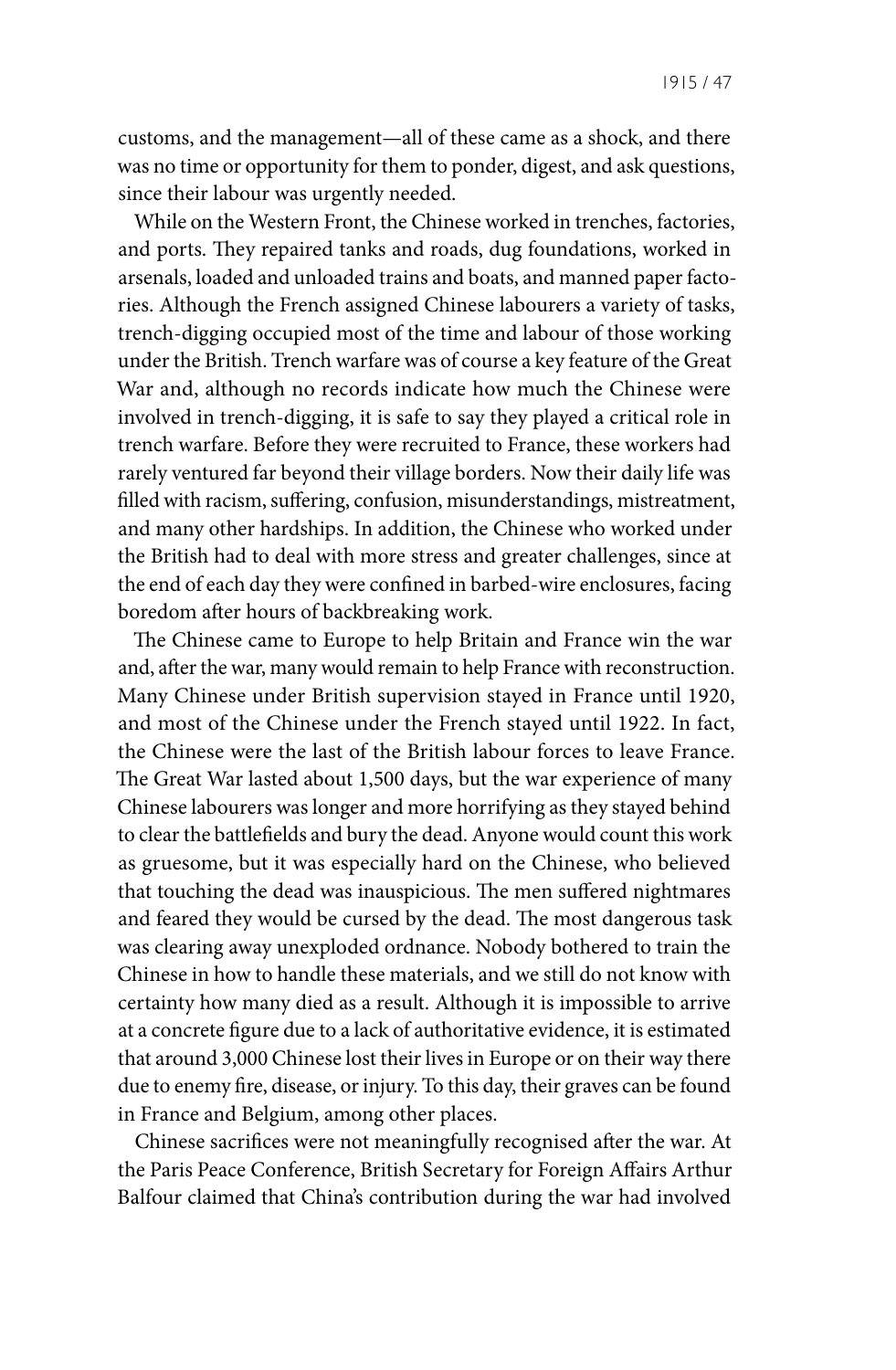neither 'the expenditure of a single shilling nor the loss of a single life', completely disregarding the deaths of Chinese labourers.<sup>8</sup> The contributions of these Chinese workers were soon forgotten not only in Europe, but also by their own country, to the point that Chinese scholar Chen Sanjing described their experience as 'a great tragedy'.9 Over the years, several historians have questioned the importance of the Chinese experience in the Great War in Europe. Marilyn A. Levine has claimed that Chinese labourers 'did not fulfil the expected foreign policy objective',<sup>10</sup> and Judith Blick has suggested that the whole idea of labourers as soldiers was merely a commercial one and the Chinese had nothing to do with the actual war effort.<sup>11</sup> However, this misses the crucial role the Chinese played in the Allied war effort. As the London *Times* wrote at that time:

The coming of the Chinese Labour Corps to France relieved our own men from an enormous amount of heavy and miscellaneous work behind the lines, and so helped to release a much larger proportion than otherwise would have been possible for combatant duties.12

In other words, 140,000 Chinese labourers freed up at least 140,000 Allied soldiers. More importantly, the Chinese not only contributed to the infrastructure of the war, but also acted as messengers between East and West, thereby taking part in China's renewal and transformation.

Bridging the Gap between East and West

Most of the Chinese workers in France were common villagers who knew little of China or the world affairs when they were selected to go to Europe. Still, these men directly contributed to helping China transform its image at home and globally. Their new transnational roles reshaped China's national identity and internationalisation, which in turn contributed to shaping the emerging global system. From their experience of Europe in a time of war and their work with the American, British, and French militaries, as well as fellow labourers from other countries, they developed a unique perception of China and of world affairs.

In the words of historian James Joll, the Great War marked 'the end of an age and beginning of the new' world order.13 This observation applies to China as well. With the Great War, China embarked on a journey of internationalisation and national renewal. As Chinese writer Yi Feng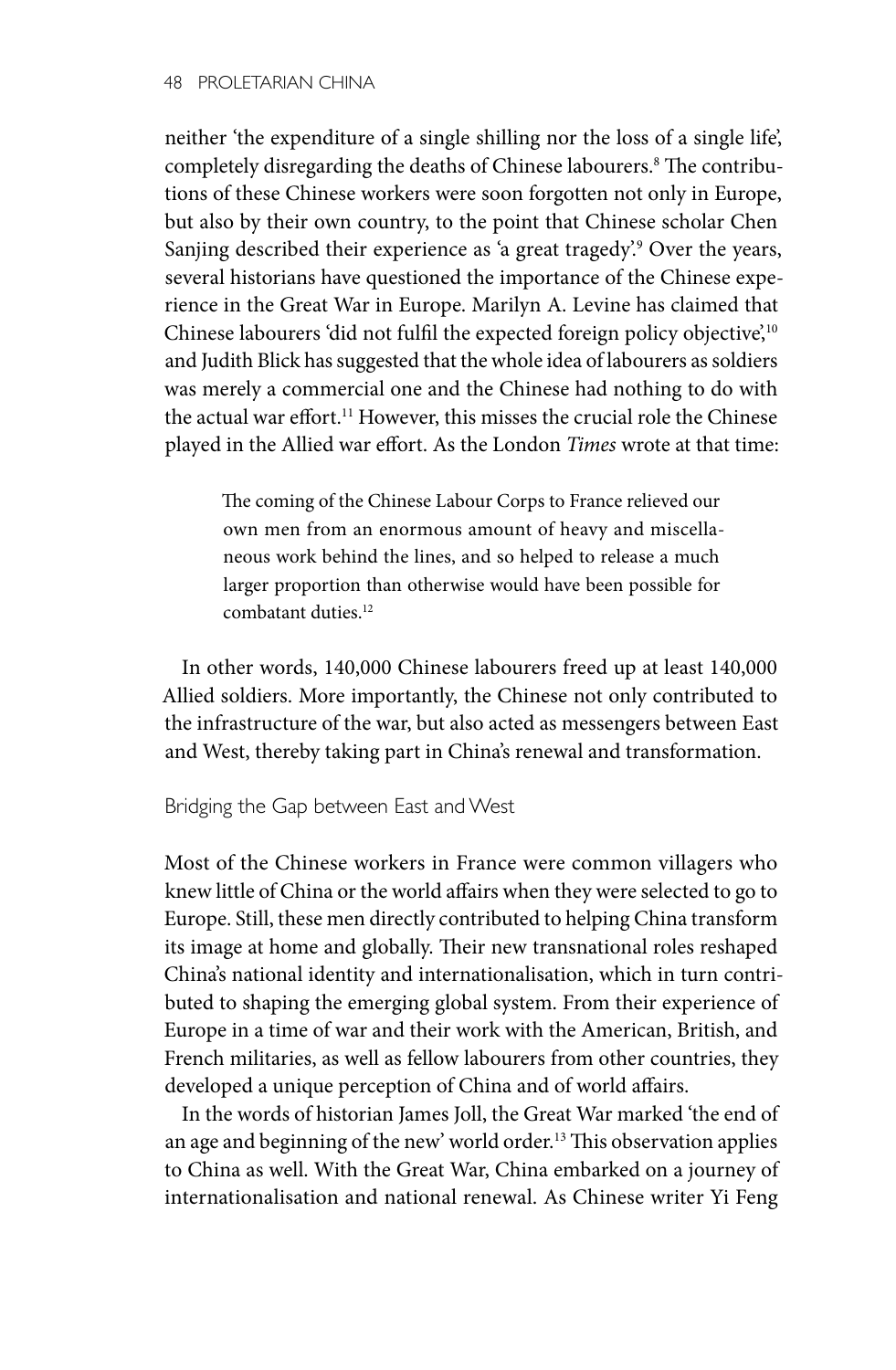noted in an article published in late 1918: 'The Great War was soon to end, it would end with the collapse of nineteenth-century civilisation. And twentieth-century civilisation started immediately. In other words, the world has entered a new era.'<sup>14</sup> He encouraged his readers to understand the importance of these transformations and take advantage of the changes they brought. 'China will be discarded' in the new era if the Chinese failed to develop a 'great awareness' (大觉悟) and prepare themselves well, he warned.15 At a Young Men's Christian Association (YMCA) conference in the spring of 1919, Wang Zhengting, a member of the Chinese delegation to the Paris Peace Conference, said in his address to the YMCA secretaries, including the Chinese secretaries who worked with the Chinese labourers in Europe, that present conditions in China demanded above all things a 'fighting spirit'. That included a 'spirit of justice and righteousness, a spirit of principle that will make one fearless of death or the loss of selfish interest and ambition'.16

The Chinese labourers in Europe, to a great extent, represented such fighting spirit. If we approach the 'labourers in place of soldiers' idea from the perspective of China's search for a new national identity and national renewal, the journey of these workers has historic importance. Or, to put it differently, it is possible to argue that Chinese labourers not only made important contributions to the Allied war effort, but also contributed to the postwar peace conference and China's subsequent development. After all, thanks to its presence on the Western Front, China was able to participate in the peace conference and voice demands for respect and equality. The workers' labour, sacrifices, and lives provided these diplomats with a critical tool in their battle for recognition and inclusion on the world stage.

Therefore, instead of being a 'tragedy', the journey of these workers succeeded in helping China actively participate in national and world affairs. Although nobody has given them this credit, they were an important part of China's own 'greatest generation'—that is, the generation of those who came of age in the 1910s and 1920s and fundamentally changed China's direction. From the very beginning of the modern era, Chinese elites have linked emigration with China's internationalisation, and nowhere is this point illuminated more clearly than in the case of Chinese labourers during the Great War.

These largely untold stories resonate with historical and contemporary issues related to migration within China and without. Today, Chinese people live all across the world as labourers, immigrants, or students.